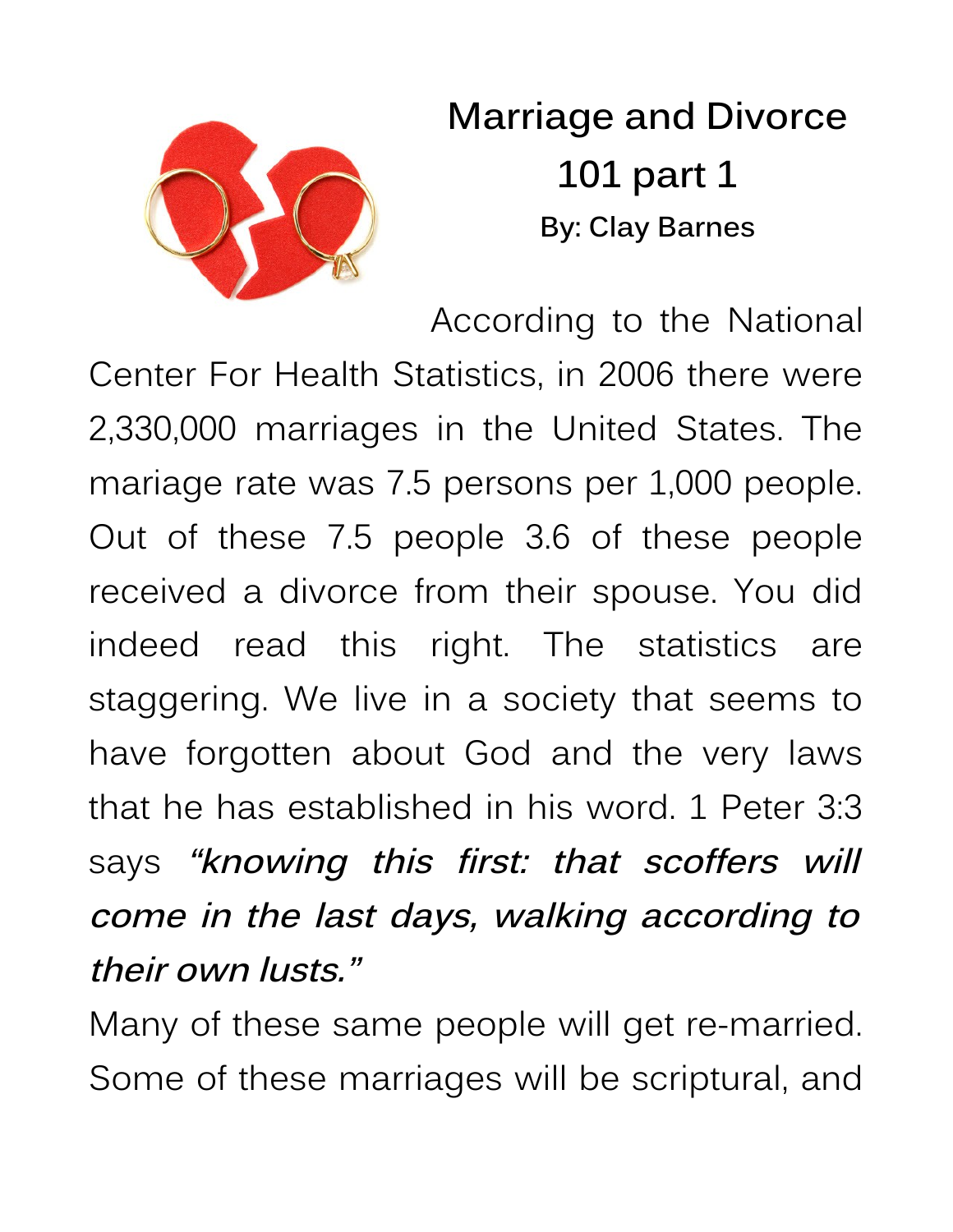some not scriptural. Well, you ask, who decides whose re-marriage will be scriptural, and whose is not? Is it my preacher, the elders of the church, or my Psychologist? The answer to all of the above is, No! Jesus Christ himself informs us of the answer, and he does so very clearly in Matthew 19:3-9. **"The Pharisees also came to Him, testing Him, and saying to Him, "Is it lawful for a man to divorce his wife for just any reason?" <sup>4</sup> And He answered and said to them, "Have you not read that He who made them at the beginning 'made them male and female,' 5 and said, 'For this reason a man shall leave his father and mother and be joined to his wife, and the two shall become one flesh'? 6 So then, they are no longer two but one flesh. Therefore what God has joined together, let not man separate." 7 They said to Him, "Why then did Moses**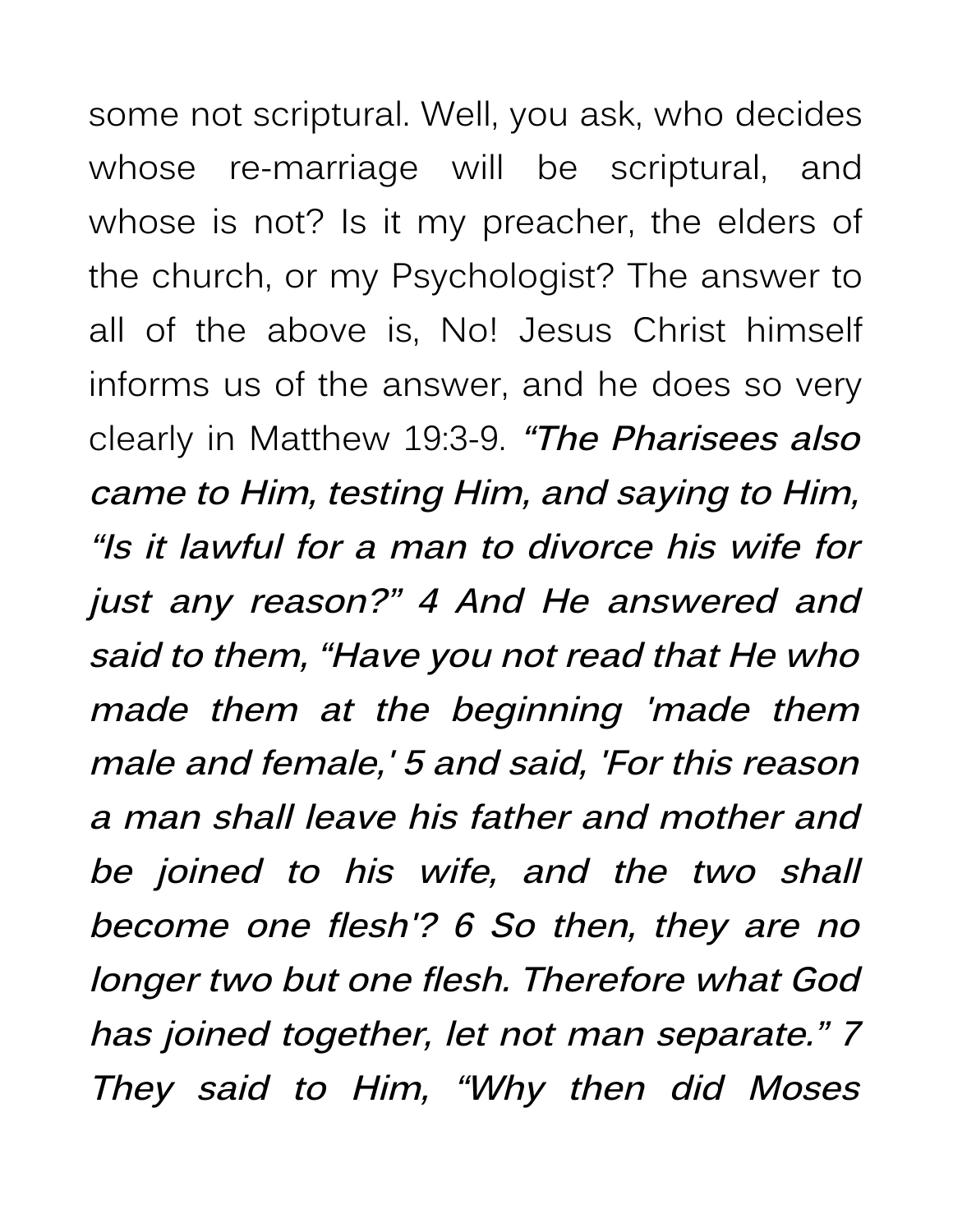**command to give a certificate of divorce, and to put her away?" 8 He said to them, "Moses, because of the hardness of your hearts, permitted you to divorce your wives, but from the beginning it was not so. 9 And I say to you, whoever divorces his wife, except for sexual immorality, and marries another, commits adultery;and whoever marries her who is divorced commits adultery."** Let's break this down, and we will use the example of Jane and Steve. **(Keep in mind that this is a ficticious couple, and does not represent anyone I currently know, this could represent thousands of couples.)** Jane and Steve have been married for 15 years, but they really do not love each other any more. Steve works all of the time, and even though he makes a good salary he never spends time with the kids, and never spends any time with her. Steve promises time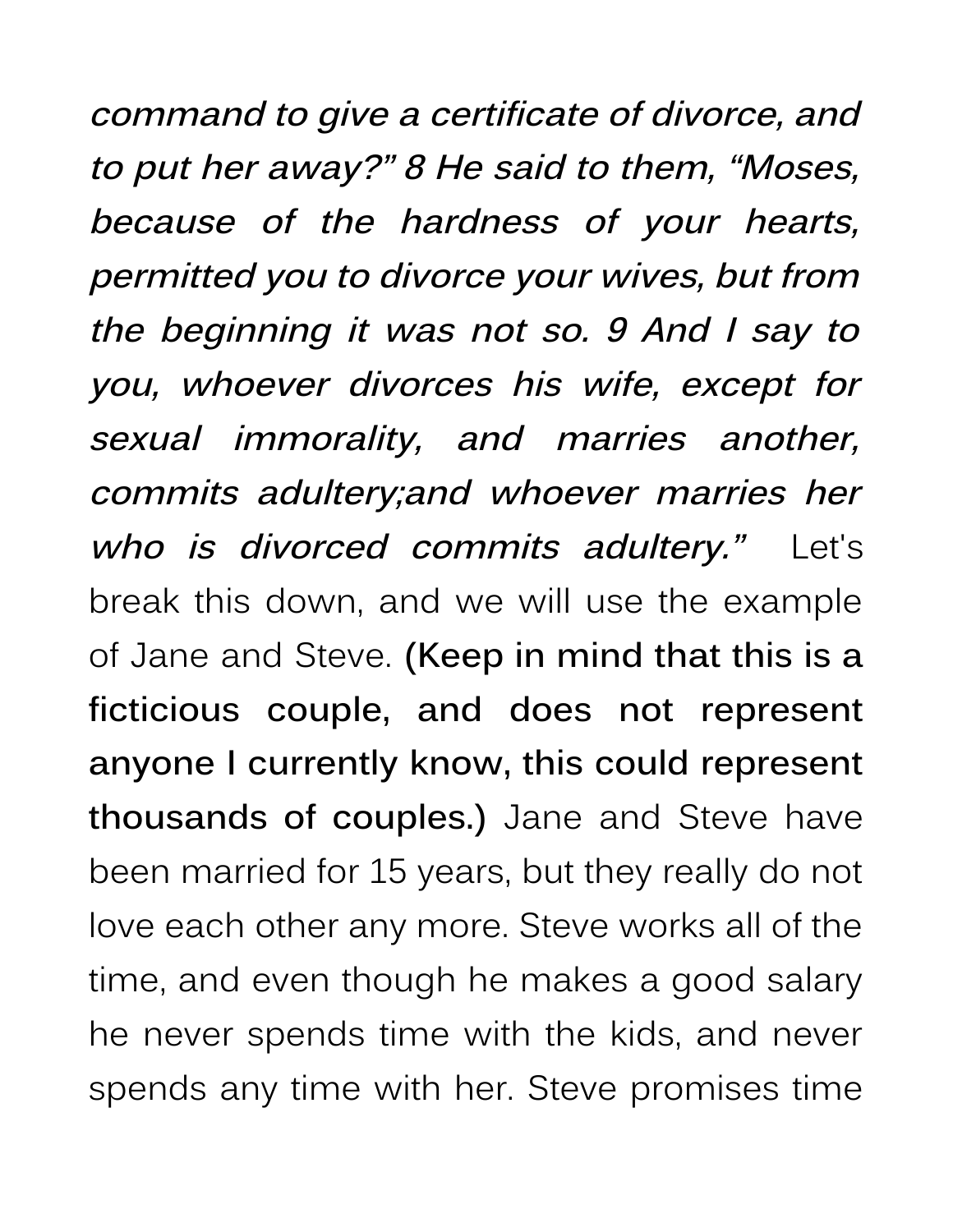after time he will do better, but just cannot. After marriage counseling it is a sure sign that Steve is not going to change, so Jane files for divorce. So, after considering the above scripture in Matthew 19 what happens with this predicament? Before we answer the burning question of whether or not a divorce can take place, let us look at what should have happened in the marriage. We are told in Ephesians 4 about Steve's responsibilities. Let us consider verses 25-29. **"Husbands, love your wives, just as Christ also loved the church and gave Himself for her, 26 that He might sanctify and cleanse her with the washing of water by the word, <sup>27</sup> that He might present her to Himself <sup>a</sup> glorious church, not having spot or wrinkle or any such thing, but that she should be holy and without blemish. <sup>28</sup> So husbands ought to**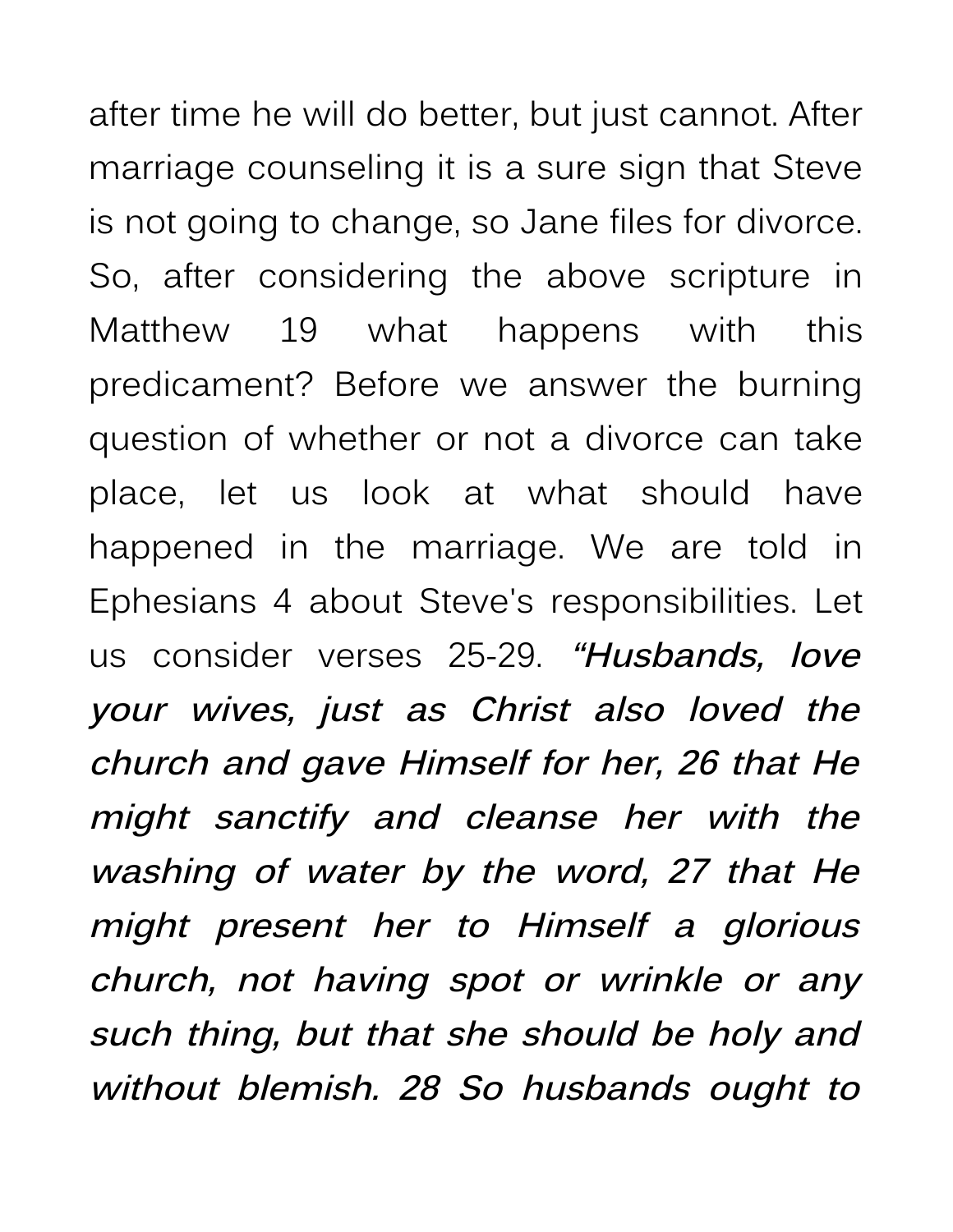**love their own wives as their own bodies; he who loves his wife loves himself. 29 For no one ever hated his own flesh, but nourishes and cherishes it, just as the Lord does the church."** So, what is Paul informing here in this passage? It is true that Steve has to make a living, for his family. It is true that he needs to be attentive to the future needs of his family such as college, and emergencies that might arise from time to time. The Bible makes this very clear in 2 Thessalonians 1:9 **"For even when we were with you, we commanded you this: If anyone will not work, neither shall he eat."** Furthermore, the Lord expects us to have modernation in all things. True, he expects Steve to make a living but we also have a commandment to do things in moderation. **"Now godliness with contentment is great gain."** So, alas we see Steve that made some